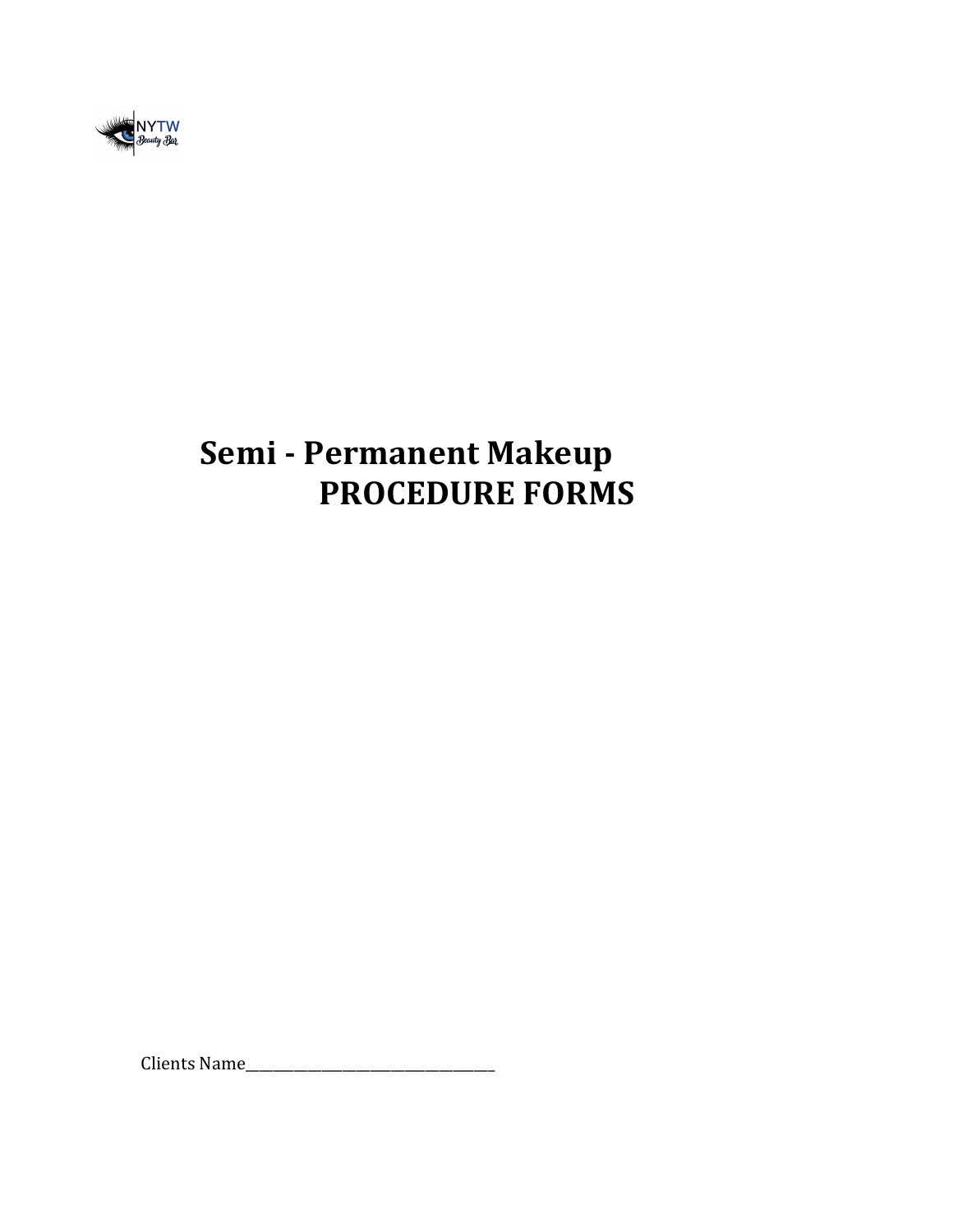

#### **Introduction**

Micropigmentation (commonly known as Semi Permanent Makeup) is a procedure that should only be carried out by a trained specialist using approved equipment to implant colored pigments into the skin using sterile needles. The treatment requires your full consent and a medical history disclosure, as your specialist will need to be sure that you are a suitable candidate for your proposed procedures.

Your specialist, Salen Diep, will describe the benefits and risks of your proposed treatment and record your consultation on this form.

This form will be used for reference and referred to on subsequent visits.

IT IS VITAL THAT YOU CLEARLY MARK AREAS, WHICH YOU NEED FURTHER CLARIFICATION OR DISCUSSION TO ENSURE THAT YOU ARE FULLY INFORMED BEFORE YOUR TREATMENT COMMENCES.

Salen will discuss what the procedure is likely to involve today, and about subsequent treatments.

You will be given verbal and written aftercare information.

All details provided will be kept strictly confidential.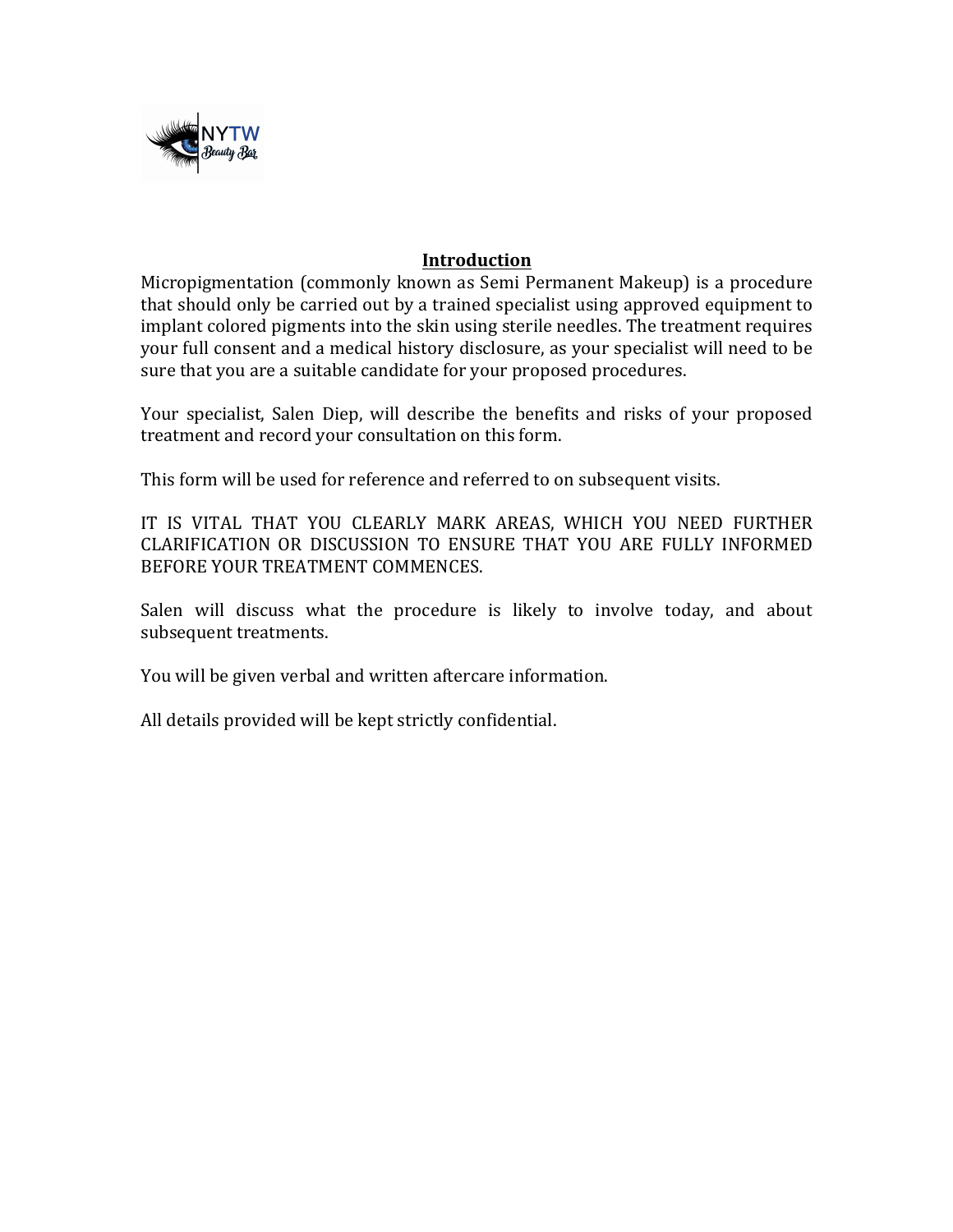

# Procedure Consent Form For Semi-Permanent Makeup

This Shop will not perform any procedure on anyone under 18 years of age or under the influence of alcohol or illegal drugs or who is pregnant.

| TO BE COMPLETED BY THE CLIENT<br>Title:                                     |
|-----------------------------------------------------------------------------|
|                                                                             |
|                                                                             |
|                                                                             |
| Address:                                                                    |
|                                                                             |
|                                                                             |
|                                                                             |
|                                                                             |
| Who may we thank for referring you/How did you hear about                   |
| Procedure(s) interested                                                     |
|                                                                             |
| MEDICATION AND MEDICAL INFORMATION                                          |
| Are you currently under the care of a Doctor or hospital specialist? YES NO |
| If yes, please list the relevant details of your Doctor and condition(s):   |
| Do you wear any of the following: CONTACT LENSES GLASSES                    |
| Do you feel well and able to have the procedure today? YES NO               |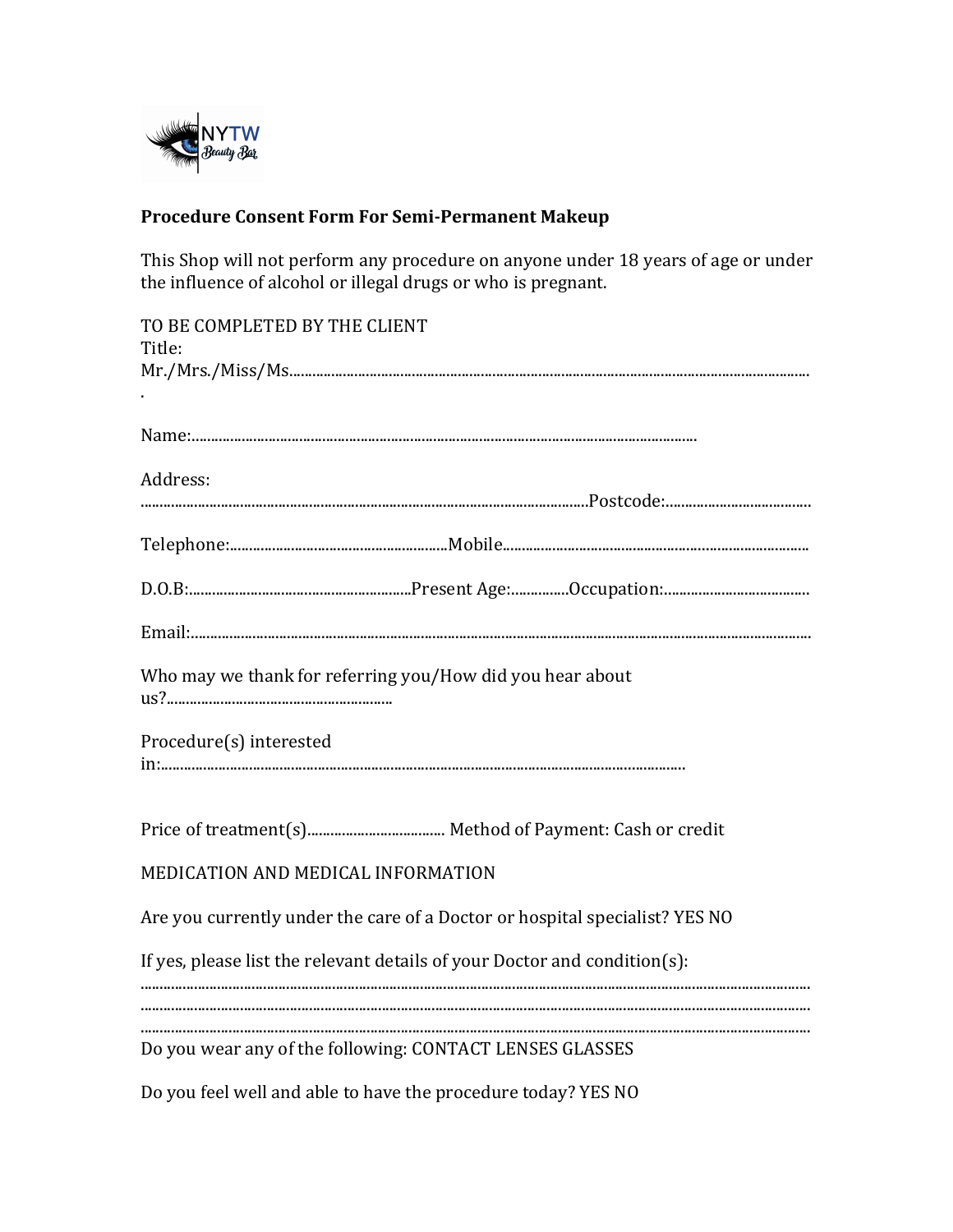

Have you recently undergone, or plan to have, any elective or necessary surgery? YES NO

If yes please state:...............................................................................................................................

Please circle all medical conditions that apply to you:

|                             | $\mathbf{w} \sim \mathbf{w} \cdot \mathbf{y}$ |                         |  |  |  |
|-----------------------------|-----------------------------------------------|-------------------------|--|--|--|
| Pregnant                    | Cancer                                        | Eye Disorder            |  |  |  |
| Hyper pigmentation          | Lupus                                         | Skin Disorder           |  |  |  |
| Scar heavily or Keloid      | <b>HIV Positive</b>                           | Mitral Valve Prolapse   |  |  |  |
| when injured                | <b>Venereal Disease</b>                       | Herpes Simplex II       |  |  |  |
| Hemophilia                  | <b>Fever Blisters</b>                         | <b>Cold Sores</b>       |  |  |  |
| <b>Diabetes</b>             | Asthma                                        | Dry Eye Syndrome        |  |  |  |
| <b>Hepatitis</b>            | Iron Deficient                                | Alopecia                |  |  |  |
| TB/Lung Disease             | Anemia                                        | Epilepsy                |  |  |  |
| <b>Undergoing Radiation</b> | Respiratory                                   | <b>Fainting Attacks</b> |  |  |  |
| Therapy/Chemotherapy        |                                               |                         |  |  |  |
| <b>Infectious Disease</b>   |                                               |                         |  |  |  |

Please circle if you are taking any of the following medications:

| Accutane              | Anabuse             |
|-----------------------|---------------------|
| Insulin               | Aspirin             |
| <b>Blood Thinners</b> | Anti-Coagulant      |
| Steroids              | High Blood Pressure |

Please check if you have any of the following allergies:

| Anaesthetic Food or Medicine | Latex       |
|------------------------------|-------------|
| Pleasters                    | Lanolin     |
| Wax Crayons                  | Carpet Dyes |
| Metals                       |             |

Do you have any imminent holiday plans? YES NO

Do you suffer from or have any problems with scars healing? YES NO

I understand the importance of my accurate and complete medical history. And that withholding any medical information may be detrimental to my health and safety during the procedure. I understand that if there is any change in my medical history that is my responsibility to advise my specialist.

SIGNATURE:.............................................................................................DATE:..........................................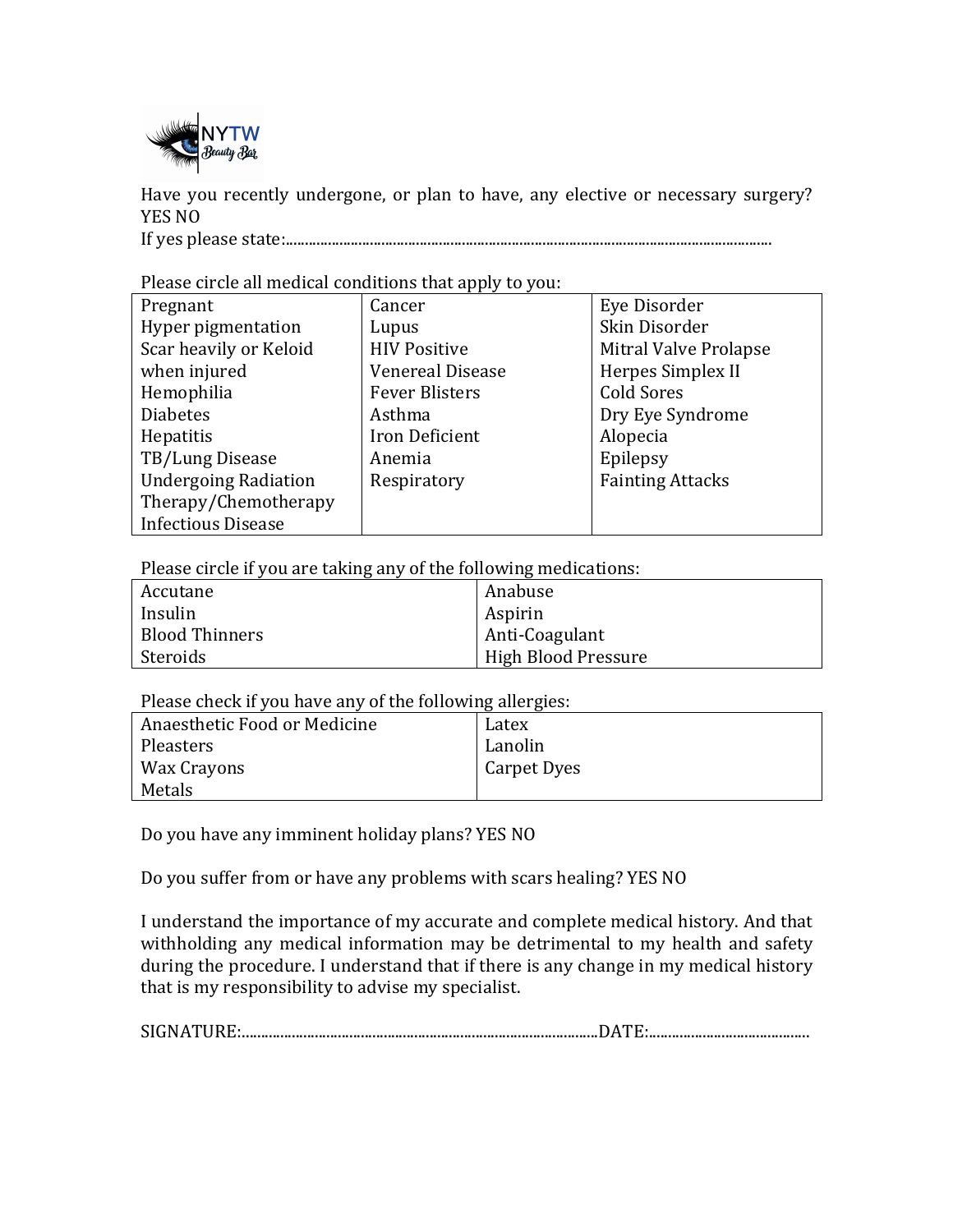

#### **Allergy (Consent/Waiver) Form** (initialing accepted)

#### **Patch Test Waiver**

I understand that a skin test can determine if I will have a reaction within 24 hours to the products tested but that it is inconclusive regarding whether I will have an allergic reaction at any time in the future. Therefore, I waive my option to an allergy test and wish to proceed with a micropigmentation procedure as soon as possible.

# SIGNATURE:........................................................................................................DATE:...............................

#### **Important Notice**

If considering BOTOX or COLLAGEN please note injectables can alter the position of the eyebrows. If considering facial LASER HAIR REMOVAL please ensure you inform the LHR technician that you have had a semi-permanent/micropigmentation lipliner. The reason for this is if laser is done over the vermilion border it can cause the lipline to change color. I understand that future laser treatments or other skin altering procedures, such as plastic surgery, chemical peels, implants and injectables may alter my semi-permanent make up. SIGNATURE:.....................................................................................................................................................

I HEREBY CONSENT TO THE APPLICATION OF MICROPIGMENTATION. I HAVE READ AND UNDERSTOOD ALL POINTS IN THE PROCEDURE CONSENT FORM AND ACCEPT FULL RESPONSIBILITY FOR ANY COMPLICATION THATMAY ARISE DURING OR FOLLOWING ALL MICROPIGMENTATION PROCEDURES. I ACCEPT NO REFUNDS WILL BE GIVEN FOR INCOMPLETE TREATMENTS OR FOR POOR SATURATION.

I HEREBY GIVE MY WRITTEN CONSENT FOR A FINISHING TOUCHES TRAINED TECHNICIAN TO CARRY OUT THE TREATMENT OF MY CHOICE, AS REQUESTED BY ME ON THE CONSENT AND PROCEDURE AGREEMENT.

SIGNATURE:.................................................................................................................DATE:......................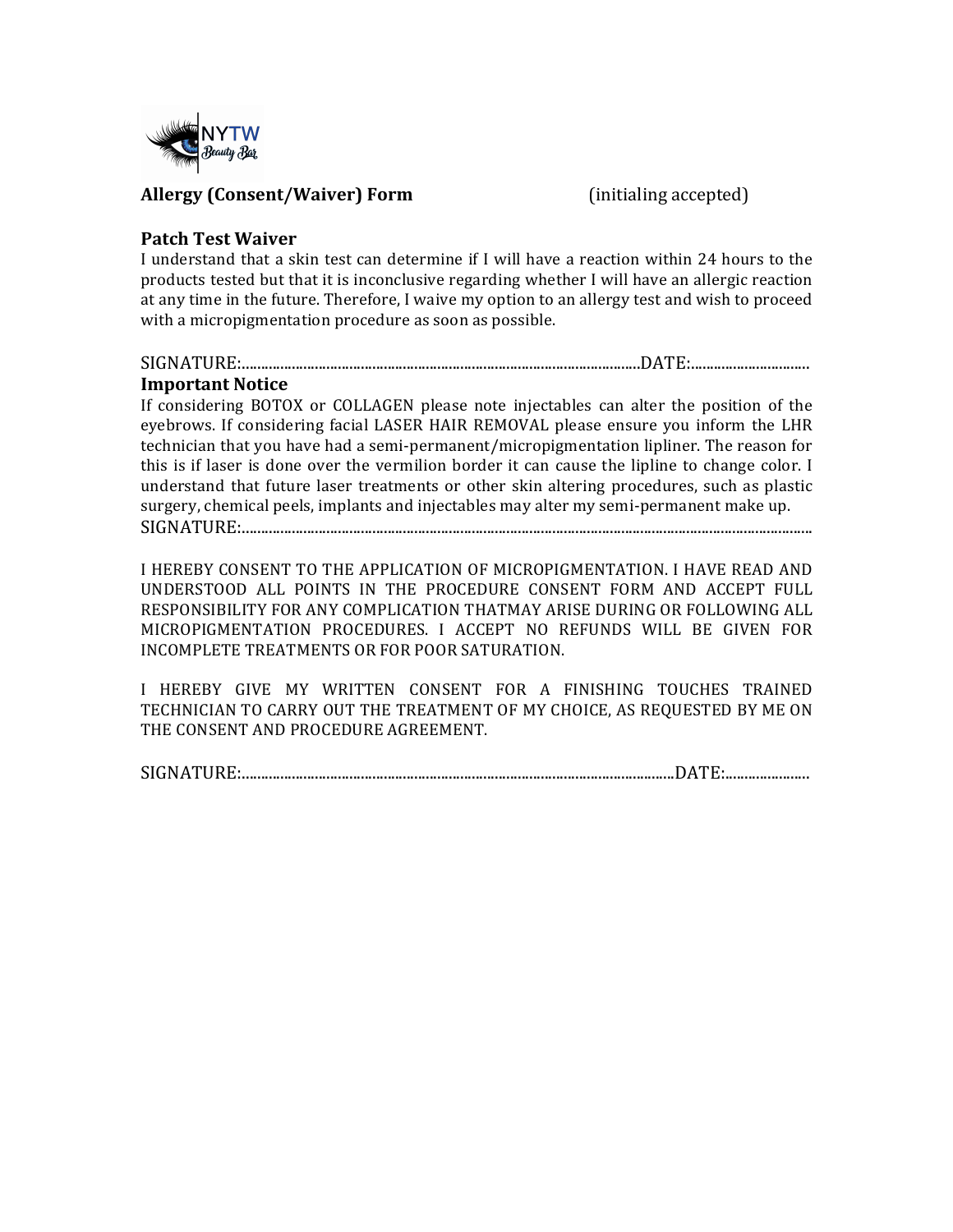

I absolutely understand that micropigmentation is an art process and is not an exact science and that every client heals differently. I understand that this is an elective procedure and is not medically necessary. I understand that I will need to return for a second treatment before my procedure can be deemed complete. If heavy makeup is required then I accept that I may require additional work, which I understand is chargeable. I understand that the second treatment needs to be taken after 1 month and before 3 months.

SIGNATURE:....................................................................................................................................................

If I do not return in the agreed time scale it is deemed that I am happy with a single procedure and that I will pay for any further procedures taken thereafter. I understand that no money will be refunded to me should

SIGNATURE:....................................................................................................................................................

I hereby release the technician from any liability related to any allergic reaction or other reaction to applied pigments or other products used after the procedure or at a later date. Pigments are composed of Iron Oxide, Alcohol, Water and Glycerin.

SIGNATURE:.....................................................................................................................................................

All needles and machine parts are individually wrapped, sterile and are disposed of after each client. I accept that whilst in the treatment room universal precautions are taken but that my risk of infection begins the moment I leave the Shoppe.

SIGNATURE:.....................................................................................................................................................

I confirm that I will agree pigment colors and final shape prior to any work commencing and that the technician will keep a log of the colors chosen by myself for my required procedure. All this information will be logged on file to assist with further visits. I fully agree to photographs being taken prior to and after procedure (which will be kept on le and not used for any other purpose, unless I agree in writing)

SIGNATURE:.....................................................................................................................................................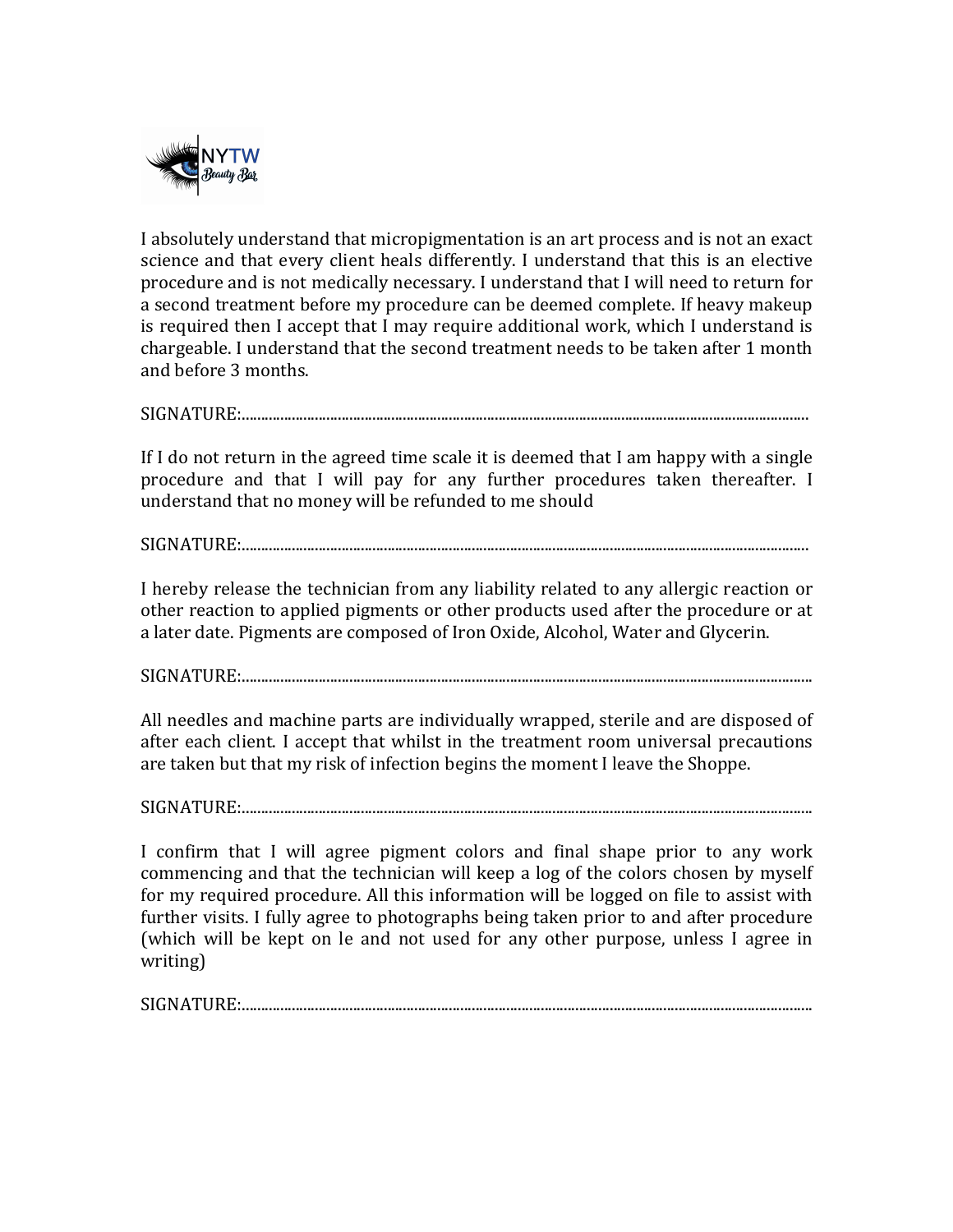

I accept that after each treatment the area treated may swell or show redness and in some cases bruising. I accept some discomfort. I also accept that the area immediately after treatment will show a color darker than that chosen - this darker color will slough and lighten over the following 5-15 days (the healing process varies from person to person depending upon many variables). I accept that should I accidentally pick, pull or knock the treated area then I could get gaps.

SIGNATURE:.....................................................................................................................................................

I confirm I will strictly adhere to the typed-care instructions posted/handed to me and only use the after-care products given. I understand that complications are possible, particularly if post-procedure aftercare instructions are not followed and if I get an infection post-procedure I will visit my Doctor immediately and accept that it could be due to the fact that I do not live in sterile conditions. If I have any questions or queries after the procedure I will telephone the technician to discuss.

I fully understand that the skin type of every client is different and have been advised that pigment should stay visible in the skin from 2 to 5 years (and in some cases indefinitely). Also that lighter colors will fade quicker than darker colors, and that colors will change with time. The skin type of every client is different and color should stay visible in the skin for several years (and in some cases indefinitely). The pigment will be present permanently but will not necessarily be visible. A re-touch procedure will be required periodically to keep the procedure looking fresh. This is dependent on age, skin type and color chosen.

SIGNATURE:.....................................................................................................................................................

I understand that when my procedure has been completed the technician will provide me with the opportunity to discuss any immediate concerns and provide me with after care instructions that must be adhered to.

SIGNATURE:.....................................................................................................................................................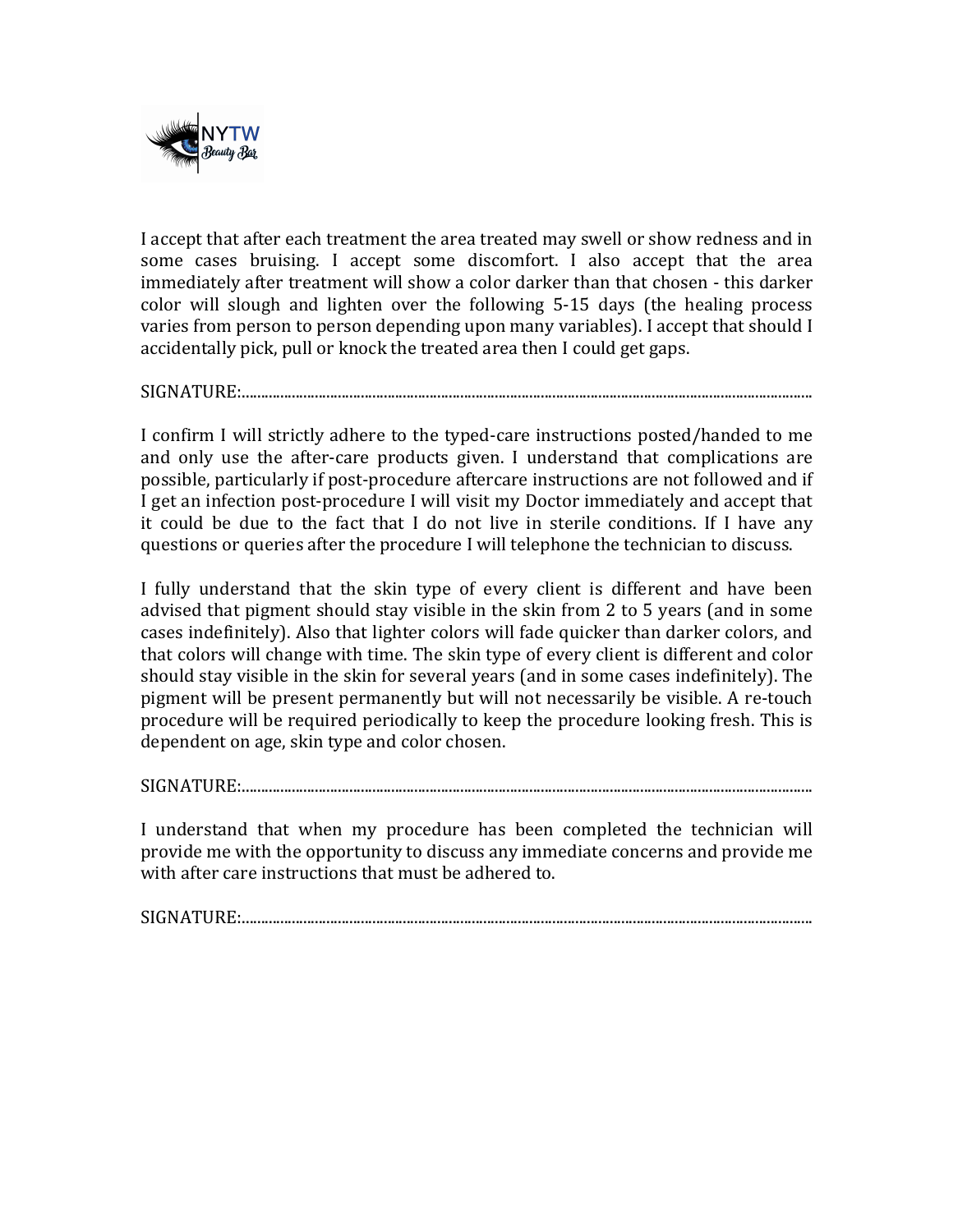

## Photographic/DVD Release Form

micro pigmentation specialist Salen Diep, may use any photographs or video footage taken for promotional purposes.

| <b>PRINT</b>                                                                                                                                                                                                                                                                                                                                                                                                                                       |  |
|----------------------------------------------------------------------------------------------------------------------------------------------------------------------------------------------------------------------------------------------------------------------------------------------------------------------------------------------------------------------------------------------------------------------------------------------------|--|
| $\textbf{NAME:}\xspace_{\textbf{1}}\xspace_{\textbf{2}}\xspace_{\textbf{3}}\xspace_{\textbf{4}}\xspace_{\textbf{5}}\xspace_{\textbf{6}}\xspace_{\textbf{7}}\xspace_{\textbf{8}}\xspace_{\textbf{9}}\xspace_{\textbf{10}}\xspace_{\textbf{11}}\xspace_{\textbf{12}}\xspace_{\textbf{13}}\xspace_{\textbf{14}}\xspace_{\textbf{15}}\xspace_{\textbf{16}}\xspace_{\textbf{18}}\xspace_{\textbf{19}}\xspace_{\textbf{19}}\xspace_{\textbf{10}}\xspace$ |  |

Salen Diep, Certified Microblading Specialist:\_\_\_\_\_\_\_\_\_\_\_\_\_\_\_\_\_\_\_\_\_\_\_\_\_\_\_\_\_\_\_\_\_\_